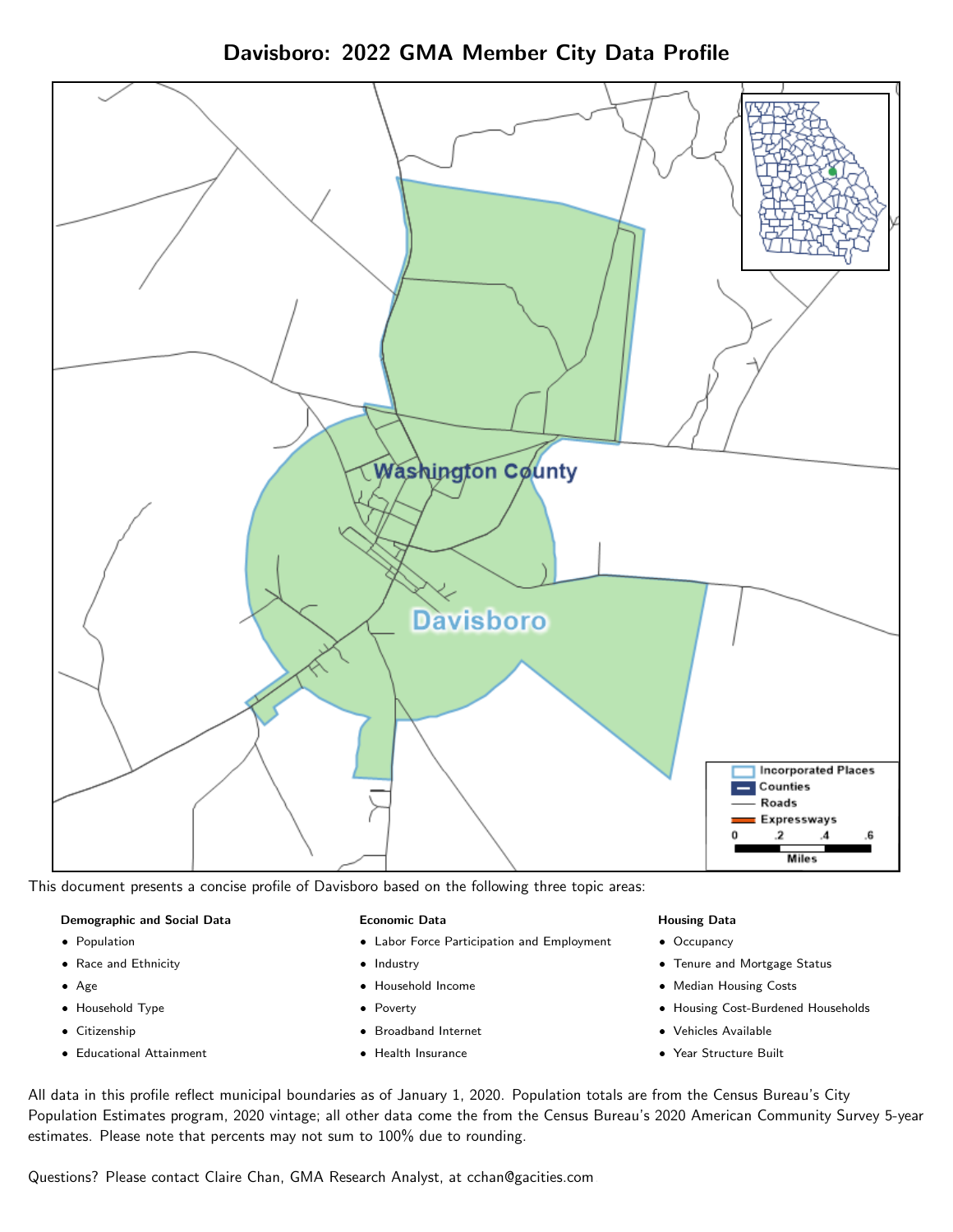# Davisboro: Demographic and Social





0% 2% 4% 6% 8% 10% 12% 14% 14% 12% 10% 8% 6% 4% 2%

## **Citizenship**



Source: American Community Survey, 2020 5-year estimates, table B05002 Source: American Community Survey, 2020 5-year estimates, table B15002

Race and Ethnicity



Source: U.S. Census Bureau, City Population Estimates, 2020 vintage Source: American Community Survey, 2020 5-year estimates, table B03002

## Household Type



Source: American Community Survey, 2020 5-year estimates, table B01001 Source: American Community Survey, 2020 5-year estimates, table B11001

## Educational Attainment



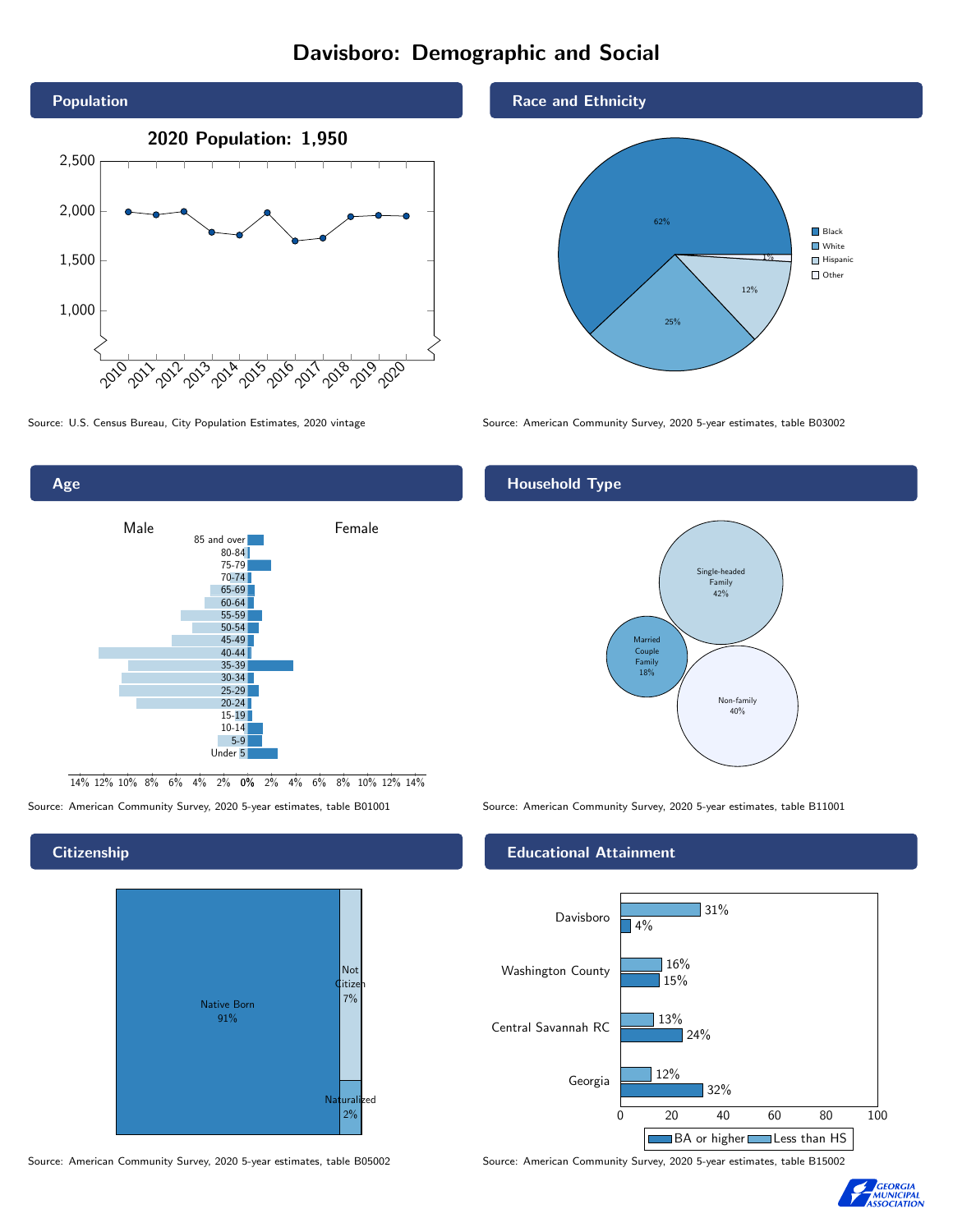# Davisboro: Economic

## Labor Force Participation and Employment

## Unemployment Rate: 3.9%



Source: American Community Survey, 2020 5-year estimates, table B23001 Note: Unemployment rate is based upon the civilian labor force.

## Industry

| Agriculture, forestry, fishing and hunting, and mining      | 32%   |
|-------------------------------------------------------------|-------|
| Construction                                                | 10%   |
| Manufacturing                                               | $4\%$ |
| <b>Wholesale Trade</b>                                      | $0\%$ |
| Retail Trade                                                | $4\%$ |
| Transportation and warehousing, and utilities               | 8%    |
| Information                                                 | $0\%$ |
| Finance and insurance, real estate, rental, leasing         | $1\%$ |
| Professional, scientific, mgt, administrative, waste mgt    | $4\%$ |
| Educational services, and health care and social assistance | 9%    |
| Arts, entertainment, recreation, accommodation, food        | $4\%$ |
| service                                                     |       |
| Other services, except public administration                | 14%   |
| Public administration                                       | 10%   |

Source: American Community Survey, 2020 5-year estimates, table C24030



Source: American Community Survey, 2020 5-year estimates, tables B19013 and B19025 Source: American Community Survey, 2020 5-year estimates, table B17010

Broadband Internet No 43% Yes 57%

Source: American Community Survey, 2020 5-year estimates, table B28002 Source: American Community Survey, 2020 5-year estimates, table B18135

## Poverty



## **Health Insurance**